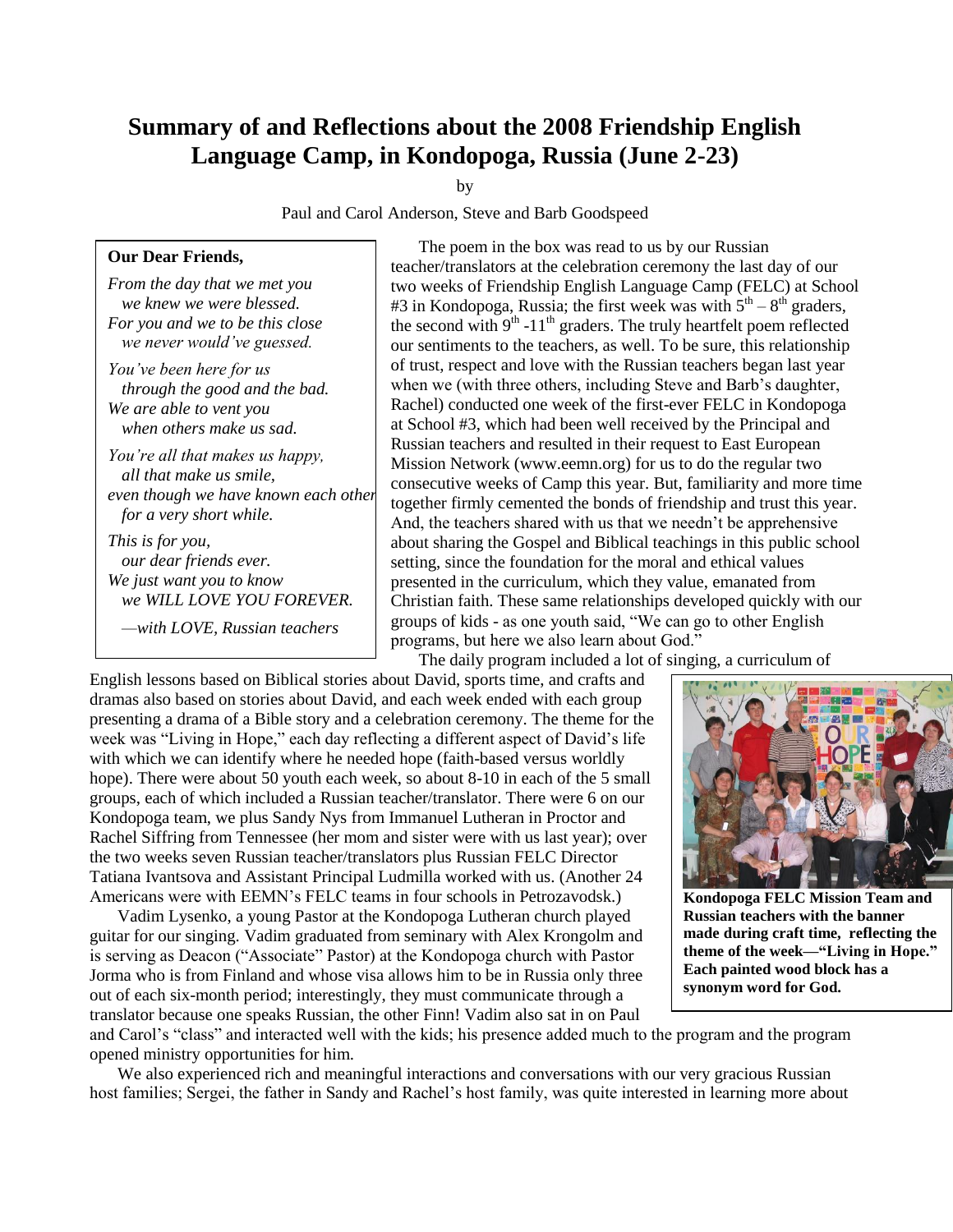the Lutheran Church in Kondopoga. He, as well as one from each of the other two host families, worked for the large paper mill (produces 30% of the newsprint in Russia) - Kondopoga, a "village" of about 40,000 population, is a "Company Town," like Grand Rapids, but without equivalent salaries (salaries are in the range of \$300-\$500/month, yet cost of living is comparable to the U.S.)

Our itinerary included flying into St. Petersburg where we then bused to the ELCIR seminary at Kolitschei for an overnight stay, followed by an eight-hour bus trip to Petrozavodsk where our Kondopoga team stayed at the Youth Flat (two small rooms and a small kitchen, wonderfully hosted by Nadia Krongolm and her youth leaders) for the Lutheran Church for three days for orientation with EEMN. We then bused 30 miles north to Kondopoga where we met our hosts and the teachers for our own orientation, worship at the Kondopoga Lutheran Church, and two weeks of FELC (a mile walk from our host flats). Almost every evening involved some kind of activity, e.g., meeting with the English Table, attending an organ concert, touring the Youth Center, meeting with youth at the church, followed by getting ready for the next day—we were really poohed by the time we departed to Petrozavodsk for the train to St. Peterbsburg and two days at the seminary for debriefing, worship, relaxing and some sightseeing before flying out.

Other highlights reported elsewhere, related to the Companion Synod relationship between our Synod and the Evangelical Lutheran Church of Ingria in Russia (ELCIR) (www.nemnsynod.org/elcirmin.html), included good informational meetings with Pastor Pentti Smeds, Chairperson of the Youth Committee of the ELCIR (Alex Krongolm is under this Youth Committee) and Pastor Arre Kugappi, Bishop of the ELCIR. These conversations amply confirmed our conviction that Alex and Nadia Krongolm, whom our church is partnering with others to support and who visited here in April/May, are emerging as important and respected young spiritual leaders in the ELCIR and that our support is essential and fruitful; the need to identify funding for purchase of a car for Alex was also confirmed.

We feel very blessed by all that occurred at the Camp this year, sensing that there are great opportunities for future sharing of the Good News in Kondopoga and helping the church there to continue developing an inviting and respected presence in the community. Besides the poem above, here are two anecdotes reflecting this sense of being blessed. We share these as an encouragement to others and out of a sense of gratitude and humbleness for the privilege of being trusted friends:

- Katya, who substituted two days for Steve's teacher/translator and whose son Vitya was in Paul and Carol's class, wrote the enclosed four-page letter to Steve about her experience with him and 4-page letter to Paul and Carol about her son's class experience.
- Olga Gritsenuk, Carol and Paul's translator this year and last year, wrote a note to be opened when they got home: "Meeting you has become very important for me. You are the first true Christians who showed me what real faith is. I highly appreciate your lessons. Your work here is very significant. I do believe your ideas will enlighten others people as well. I have enjoyed the time we spent together. I hope we will be able to see each other next summer. I wish you good health and happiness. Thank you for what you are and what you do. Love, Olga."

*The oft stated axiom that when you go on a short-term mission trip, you receive much more than you give is most certainly true!*

## **The Kondopoga Friendship English Language Camp May 25 to June 15, 2009 By Sandy Stephenson Nys**

This year 28 Americans participated as volunteers in East European Mission Network's Friendship English Language Camps held in Petrozavodsk and Kondopoga, Republic of Karelia, Russia. I was the only one representing the Northeastern Minnesota Synod and the ELCIR Companion Synod Task force (and missed last year's teammates, the Andersons and the Goodspeeds).

We left the United States on May 25, 2009, arriving in St. Petersburg, Russia. After a night at the ELCIR seminary in Koltushi, we boarded a bus for Petrozavodsk. Pastor Alex and Nadia Krongolm along with Vika Chinaeva met the Kondopoga team at Lyceum (school) Number One to drive us to the youth flat owned by the Lutheran Church. Vika had studied at a Lutheran Bible School in Plymouth during the 2008-2009 school year. The first evening in Petrozavodsk,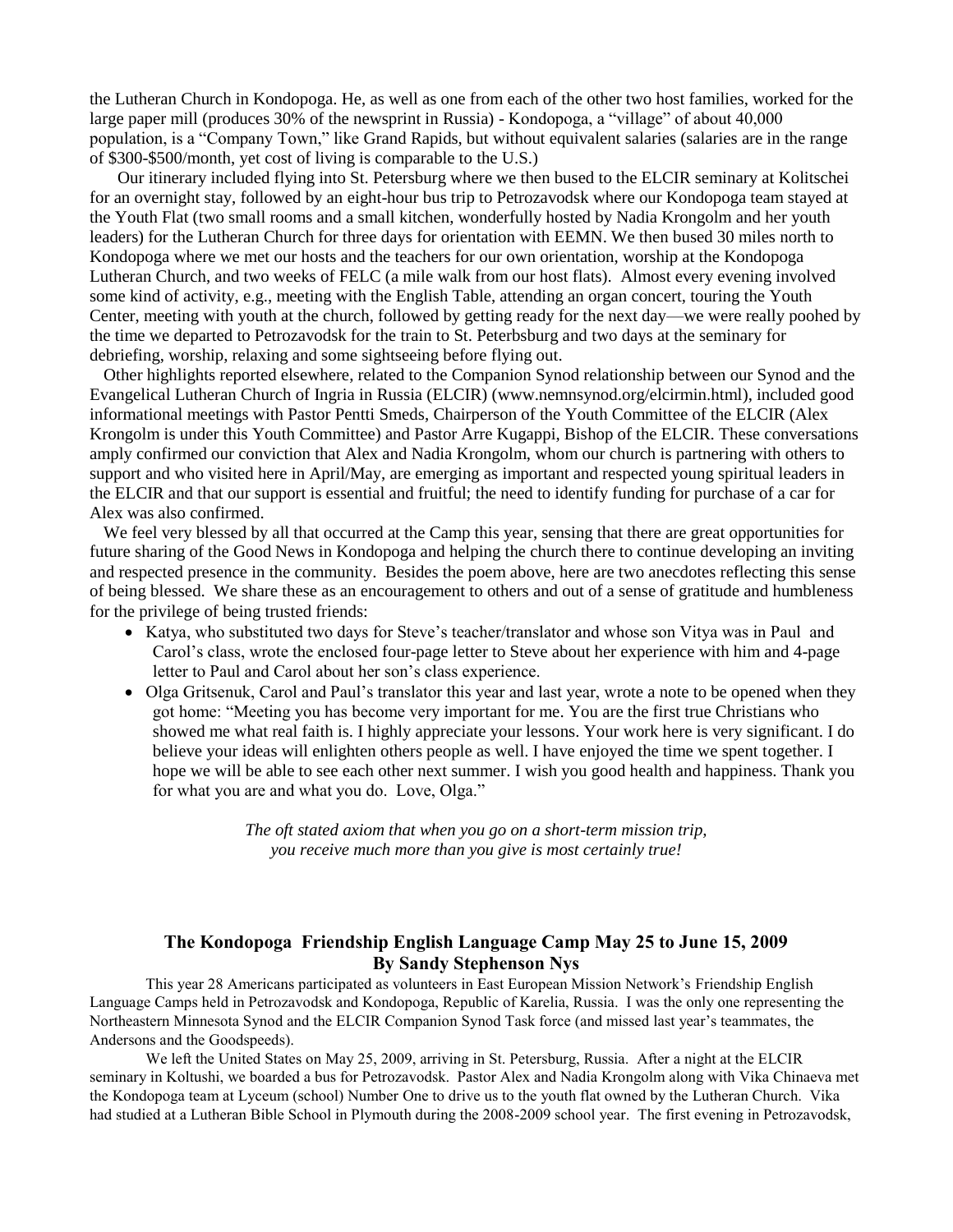the team was invited to attend the Youth Group meeting in the flat. The next two days we joined the Petrozavodsk team for training.

After the first day's meetings, three of us from the Kondopoga team rode with Pastor Alex to the church in Derevyanka, located to the west of Petrozavodsk. Alex wanted us to see the church and show us where they hoped to place a fence around the property to protect the wooden church from being accidentally set afire by people using the porch as a place to smoke and consume alcohol. When we returned we stopped to see the new Petrozavodsk Lutheran church that was under construction. The final evening in Petrozavodsk Nadia, Alex, and Vika shared stories, noting that now that Alex has a car (which the Northeastern Minnesota Synod helped to purchase), they can take clothing and shoes to children in villages when they travel to Bible camps in the summer.

On Saturday Pastor Vadim Lysenko and his wife Olga from Kondopoga and Alex drove us and our gear to Kondopoga. The team included Dennis Parker (Columbus, Nebraska), Ken Stewart (Burnsville, MN), Nancy Kruse (Hutchinson, MN), Julia Osthus (second week only, Eagan, MN) and myself; Julia is related to Pastor Mark Osthus, Immanuel Lutheran in Proctor.

The theme for this year's FELC was Living in Faith with the theme verse Hebrews 11:1 – *Faith is being sure of what we hope for and certain of what we do not see.* The curriculum for the week was based on the stories of Joseph in the Old Testament beginning with Joseph being sold into slavery by his brothers and ending with Joseph's family reuniting in Egypt during the famine. Although he was a slave in Egypt, Joseph remembered his God and had faith that God was with him. God gave Joseph wisdom to help Egypt prepare for the famine.

Approximately 90 students attended the two week-long Language Camps in Kondopoga. Younger students (grades 5-8) came the first week and older students (grades 9-10) the second week. Working with us were 6 Russian English teacher translators, an assistant principal, a sports person, a crafts helper plus Oksana Dyba (the assistant director, member of the Kondopoga church), and Tatiana Ivantsova (our Russian director) – each made a valuable contribution to the team. Pastor Vadim Lysenko, of the Kondopoga Lutheran Church, assisted us with music. He also spent a day in each classroom getting to know the students. As a bonus, Vadim's English improved as well! When student's left at the end of the day, the Russian and American teachers met to discuss the day and the curriculum, a practice begun by Paul Anderson the previous year, which gives ownership of the FELC to everyone. The principal of school #3, where we were at, Armas Pipiranen, strongly supports the program and officially extends the invitation to EEMN to have the Camp.

The daily schedule included three English language sessions, sports, a morning snack, crafts, music, lunch, and drama practice. The Russian teachers worked with the students to prepare a drama based on Bible stories. The drama was presented in English at the closing program Friday afternoon. The American teachers ate lunch with their students each day. Although half an hour was scheduled for lunch, students ate quickly and waited outside our doors 5 to 10 minutes before the afternoon English session was to begin.

During snack time, each American teacher visited another classroom so students and Russian translators had opportunity to get to know each of us. Many questions were repeated from classroom to classroom: How old are you? What countries have you visited? Do you like Kondopoga? Do you have children? What are your hobbies? Do you have a pet? On the last day of our two weeks in Kondopoga, one of the translators asked me, "When did you come to faith in God?" Then she asked, "Did you ever lose faith in God?"

Both Sundays the team worshipped at the Lutheran Church in Kondopoga. The first Sunday I presented a cash gift to the church on behalf of the Suomi Conference. The second Sunday Pastor Jorma Sade from Finland joined us for lunch in the parish hall. He sent greetings to Paul and Carol Anderson and Steve and Barb Goodspeed, who had been at the Camps in 2008 and 2007, as well as all the Americans who help the Kondopoga congregation with gifts and prayers. Pastor Jorma attended our celebration program on the last day.

As we worked with students in Kondopoga, we knew that we were planting seeds of faith which would need to be nurtured by others through the Holy Spirit. Because of the trusting relationships established the previous 2 years and our awareness of our prayer partners back home and their continued prayer ministry for us, the team felt free to share the Gospel in both the large group and in the classroom; we felt increased freedom in sharing, more interest in spiritual things by the Russian adults, openness to the Bible stories by the students, the strengthening presence of the Holy Spirit in our morning devotions.

My teammate Nancy told me that in Kondopoga we worked in community. Daily events were planned for the team so we would get to know Kondopoga and develop good community relationships. In the process we also came to know each other better. Our host families and/or Director Tatiana joined us for many events. We had a Russian barbeque dinner at the Kivatch waterfall site with our hosts and other friends. One Saturday we visited the new Orthodox church and its icon painting workshop – hosted by the head priest of the church. In addition we attended a concert by a male chorus from Finland, an organ concert and a folk dance concert at the Palace of Arts, a Children's Day program, participated in an English Cub for adults, and enjoyed a farewell dinner at a restaurant.